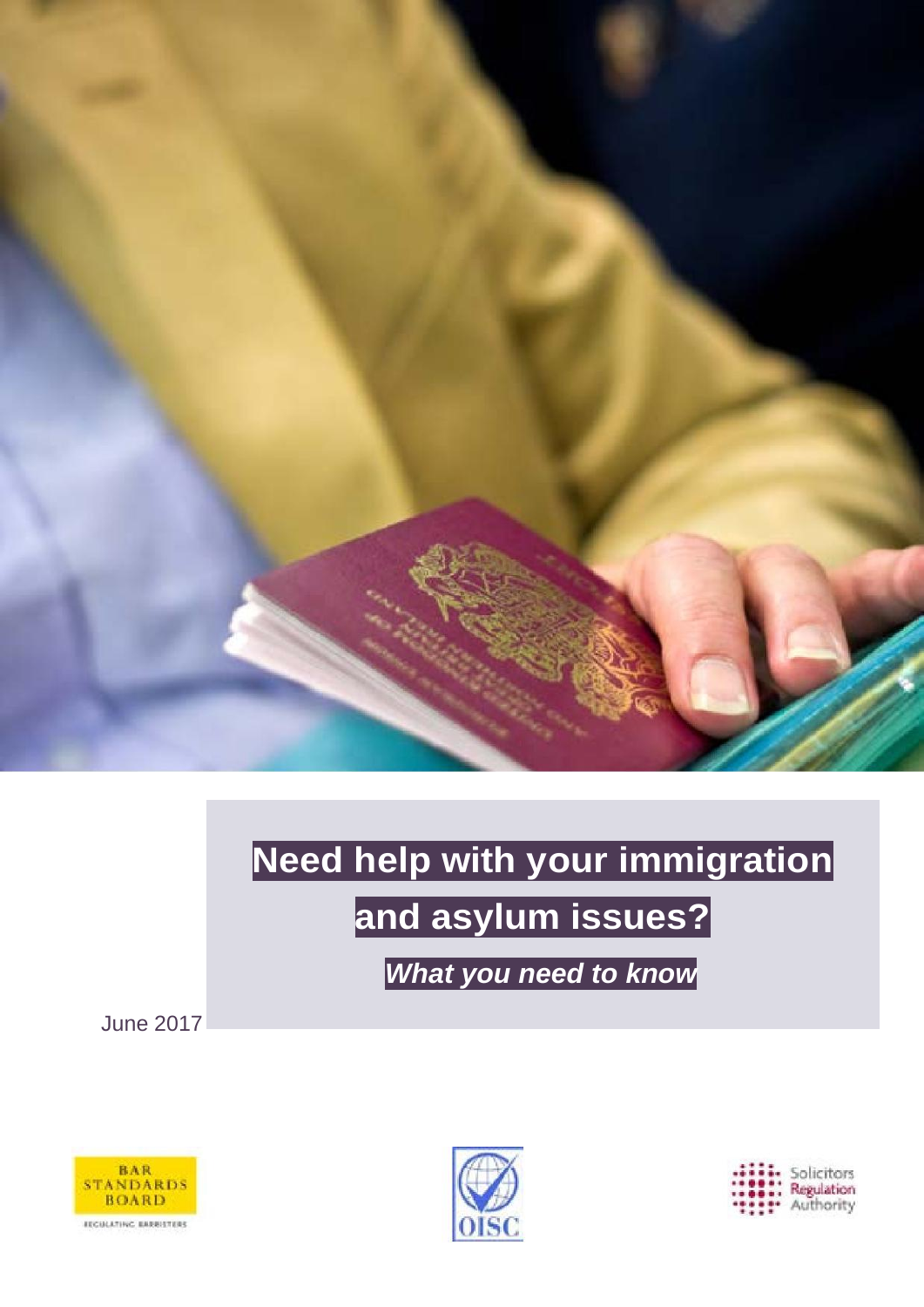*This guidance was produced by the Bar Standards Board in collaboration with the Solicitors Regulation Authority and the Office of the Immigration Services Commissioner.*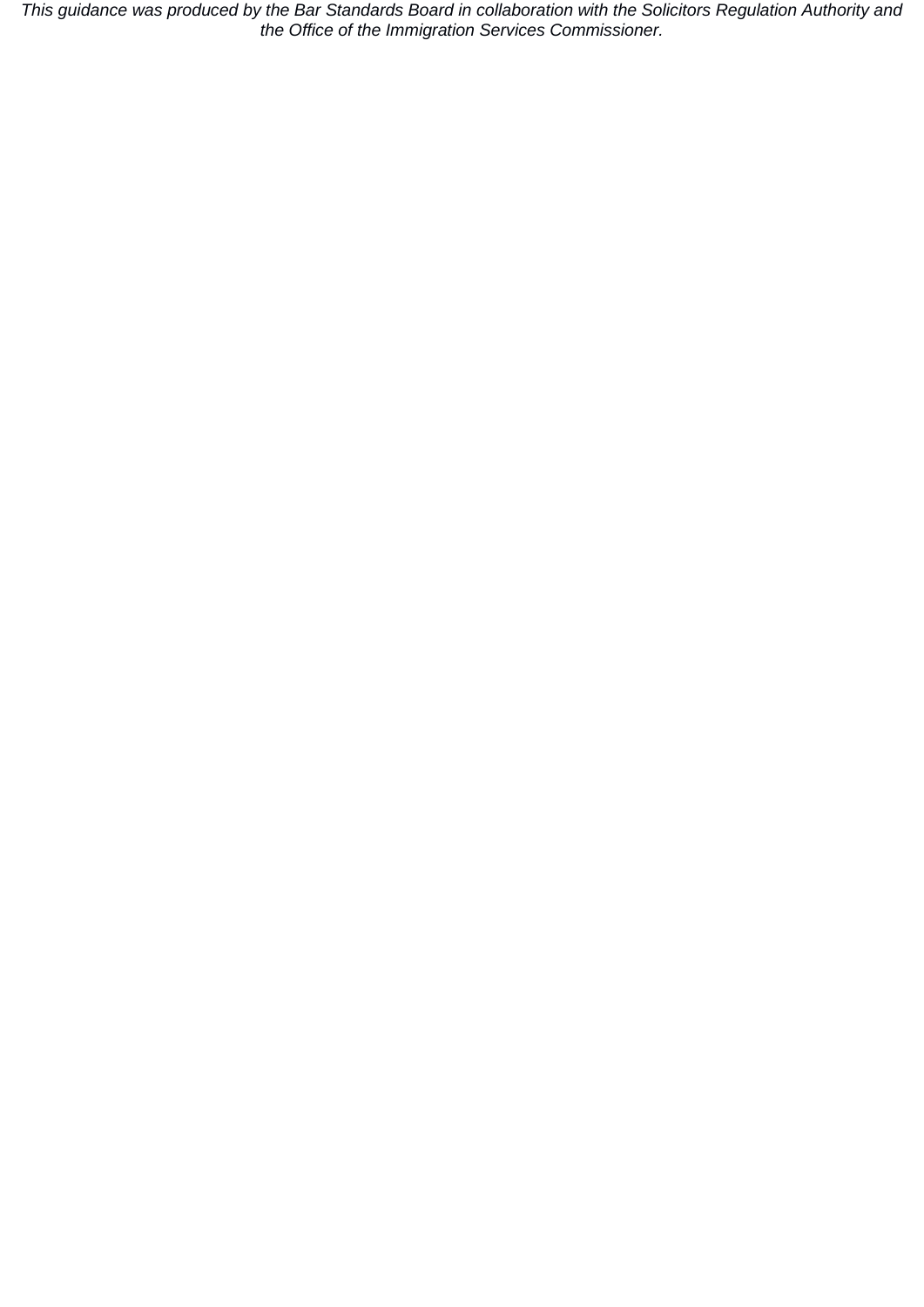what you can do if something goes wrong.

## **Who can help?**

There are different types of people and organisations that can give you advice on your case or represent you. These are known as 'providers'. A 'provider' is an adviser or lawyer who is allowed to give immigration advice and services to the public in the UK.

You may not hire a provider to help you with your case at all. This guidance is intended for you if you want someone else to assist you with your case. Below is a list of the different types of provider to help you choose which is best for you.

| <b>Type of provider</b>     | What they do                                                                                                                                                                                                        | <b>Terms Explained</b>                                                                                                                                                                                                                                                                     |
|-----------------------------|---------------------------------------------------------------------------------------------------------------------------------------------------------------------------------------------------------------------|--------------------------------------------------------------------------------------------------------------------------------------------------------------------------------------------------------------------------------------------------------------------------------------------|
|                             | • Immigration advisers can give<br>you advice on immigration rules.<br>• Some can only give advice<br>and assistance with simple<br>applications.<br>• Others can do more complex<br>applications and represent you | • Applications are the forms you fill in<br>to ask for something to do with your right<br>to stay in the UK, for example, to ask for<br>asylum.<br>• Representation is where a provider helps<br>you to prepare the documents you need to<br>take to the tribunal (or court) and makes the |
| <b>Immigration advisers</b> | in the tribunal.<br>• You should always check what<br>work your adviser is allowed to<br>do before hiring them.                                                                                                     | case on your behalf.<br>• The tribunal is the place where a judge<br>makes a decision about your case.                                                                                                                                                                                     |
|                             | • Immigration advisers are<br>regulated by the Office of<br>the Immigration Services<br>Commissioner (OISC) - OISC<br>advisers.                                                                                     | • Regulated by the OISC means that there<br>are rules set by the OISC that immigration<br>advisers have to follow to make sure that<br>they do a good job and work in your<br>best interests.                                                                                              |
|                             | · Immigration advisers are<br>registered (allowed to work) at<br>three different levels, depending<br>on the type and complexity of the<br>work involved.                                                           |                                                                                                                                                                                                                                                                                            |
|                             |                                                                                                                                                                                                                     |                                                                                                                                                                                                                                                                                            |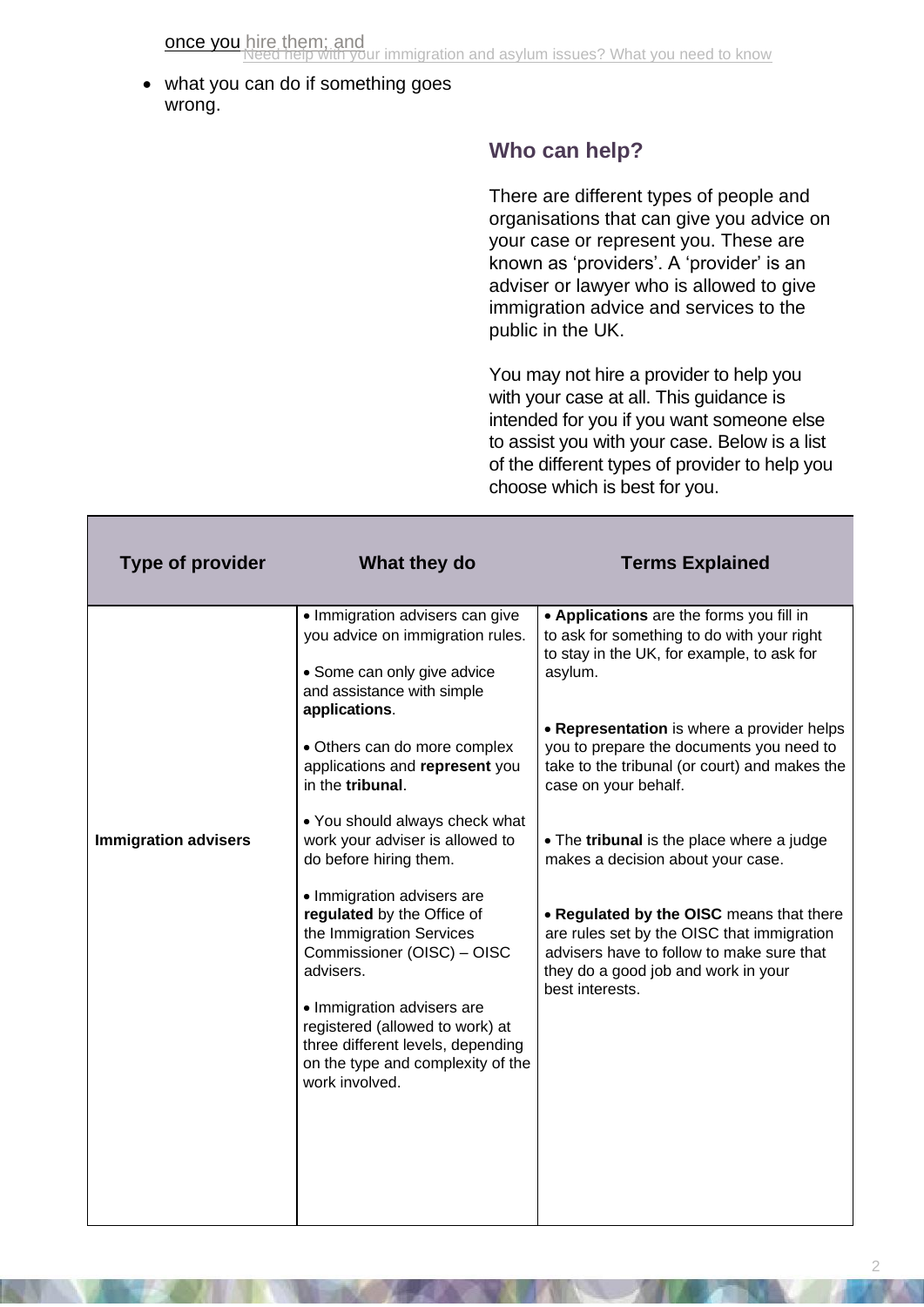| <b>Lawyers</b>                              | • There are three main types of lawyer in the UK that can help with immigration<br>cases - solicitors, barristers and Chartered Legal Executives.<br>. The type of lawyer you need will depend on the case and work to be done.<br>We explain more about the different types of lawyer below:                                                                                                                                                        |                                                                                                                                                                                                                             |  |
|---------------------------------------------|------------------------------------------------------------------------------------------------------------------------------------------------------------------------------------------------------------------------------------------------------------------------------------------------------------------------------------------------------------------------------------------------------------------------------------------------------|-----------------------------------------------------------------------------------------------------------------------------------------------------------------------------------------------------------------------------|--|
|                                             | <b>Type of lawyer</b>                                                                                                                                                                                                                                                                                                                                                                                                                                | <b>Regulation - who regulates them?</b>                                                                                                                                                                                     |  |
| <b>Solicitors</b>                           | • Solicitors give legal advice directly to<br>you.<br>. They will meet with you, work out<br>what your case is, deal with all the<br>paperwork and communicate with<br>others involved.<br>• Some solicitors can appear in court,<br>but others will often hire a barrister to go<br>to court on their client's behalf.                                                                                                                              | • Solicitors are regulated by the Solicitors<br>Regulation Authority (SRA) which means<br>that there are rules that solicitors have to<br>follow to make sure that they do a good job<br>and work in your best interests.   |  |
| <b>Barristers</b>                           | • Barristers can do some of the same<br>things as a solicitor, for example, give<br>advice and draft documents.<br>. They can also represent you in<br>courts and tribunals.<br>• Barristers usually become involved at<br>more advanced stages of a case or if<br>the case is complex.                                                                                                                                                              | • Barristers are regulated by the Bar<br>Standards Board (BSB) which means that<br>there are rules that barristers have to follow<br>to make sure that they do a good job and<br>work in your best interests.               |  |
| <b>Chartered</b><br><b>Legal Executives</b> | Chartered Legal Executives can<br>do the same type of work as a solicitor.<br>If you hire a solicitor's firm to<br>carry out work for you, a Chartered<br>Legal Executive might do some of the<br>work for you.<br><b>Chartered Legal Executives</b><br>can also apply to become CILEx<br>Immigration Practitioners. This<br>means they are able to work<br>independently, to provide<br>immigration advice and services<br>through their own firms. | • Chartered Legal Executives are regulated<br>by CILEx Regulation which means that<br>there are rules that Chartered Legal<br>Executives must follow to make sure they<br>do a good job and work in your best<br>interests. |  |

**KANSAN** 

**DOCKY ARE**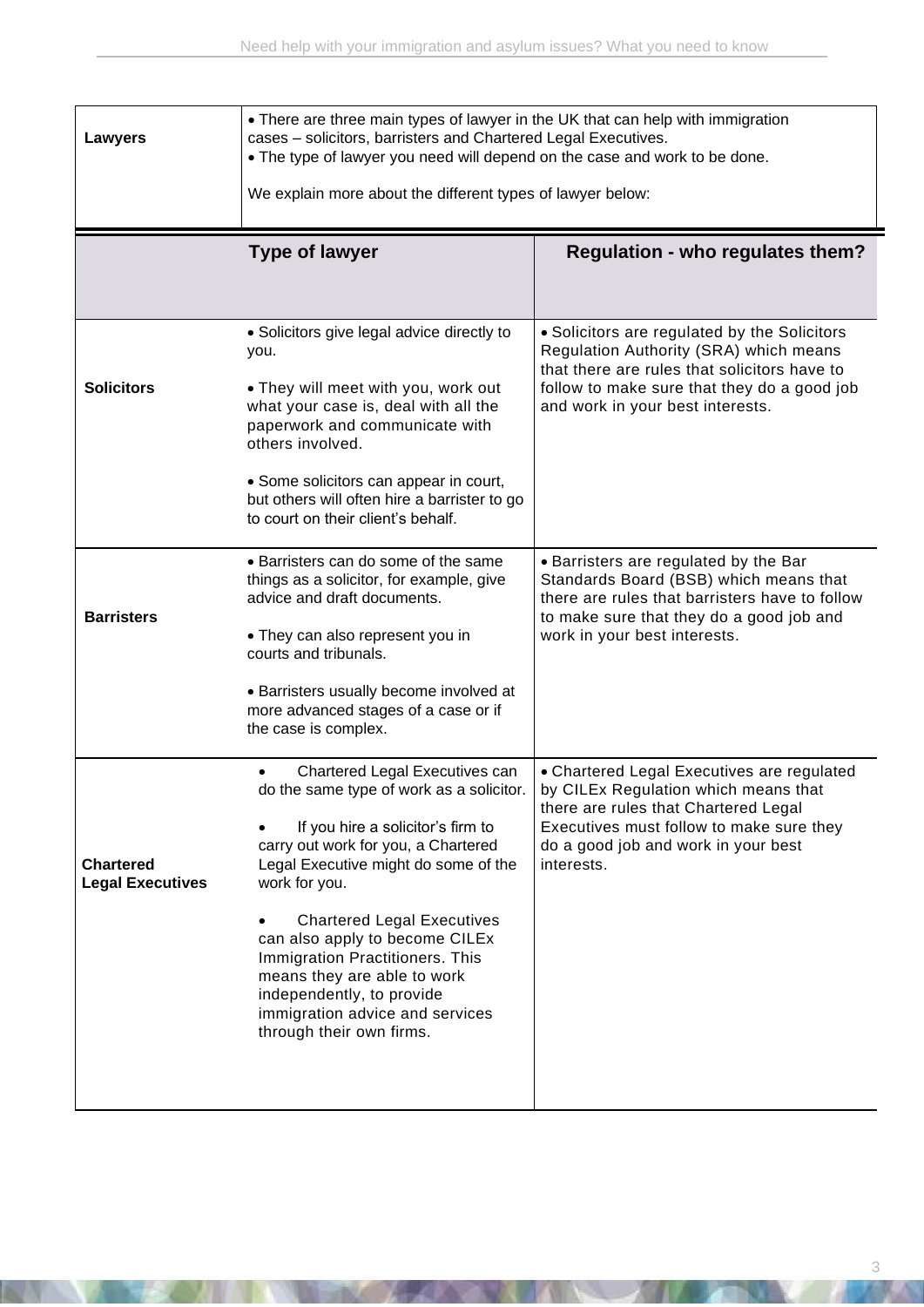Most people who need legal help with immigration or asylum usually go to an adviser or solicitor first. *See below for more information on how to choose a good one.*

#### **Barristers at court or tribunal**

If your case needs to go to court or tribunal (for example, because your application for asylum is turned down and you want to appeal), you may want someone, such as a barrister, to make the case on your behalf.

If you have a solicitor or adviser, they may hire a barrister for you (only OISC advisers registered at Level 3 can hire a barrister to represent you in court/ tribunal). Or you can hire one yourself. This is called **'public access'.** If you hire a public access barrister, you might have to do some things yourself, like handing documents over to others (eg a court), because most barristers cannot do this. Make sure you check with the barrister and ask them to explain what they can do and what you will have to do.

Not all barristers are 'public access'. *See the list of 'Useful Contacts' to find out how to find one.*

#### **Paying for a provider**

Most providers charge for the help they give you, and they are allowed to set their own prices. In many cases, a barrister's fees are similar to the fees of a solicitor. You can talk to more than one provider to compare prices before choosing one. Discuss how and when you have to pay them before you hire them.

**If you cannot afford to pay for legal advice and representation, you might be able to get legal aid.** Legal aid means the government helps you meet the costs

of legal advice and representation, but is only available for certain types of cases, like asylum cases and appeals, cases involving domestic violence or trafficking and detention and bail cases. Always ask your provider whether you can get legal aid, or you can check yourself on the Government's [Legal Aid website.](https://www.gov.uk/check-legal-aid)

If you cannot get legal aid, some OISC advisers can help you for free. The Bar Pro Bono Unit can also provide free legal help if you cannot afford to pay, but you need to be put in touch with them by an advice agency, like Citizen's Advice or a Law Centre.

*See 'Useful Contacts' on page 8 to find advisers and organisations that can help.*

*See 'You have the right to question providers' on page 5 for questions you can ask a provider about how they charge.*

## **Choosing a good provider**

One of the best things you can do to help you choose a good immigration provider is to make sure that you choose one that is regulated. Regulators make sure that the people they regulate meet the high professional standards expected. For example, providers must:

- **be honest** with you;
- **act in your best interests;** and
- keep their **knowledge of immigration law and practice up to date**.

OISC advisers, solicitors, barristers and Chartered Legal Executives have to follow rules set by the official bodies that regulate them. Regulation gives you protection if something goes wrong. People who are not regulated might have little or no knowledge of immigration law and practice. Do not feel you have to use a provider just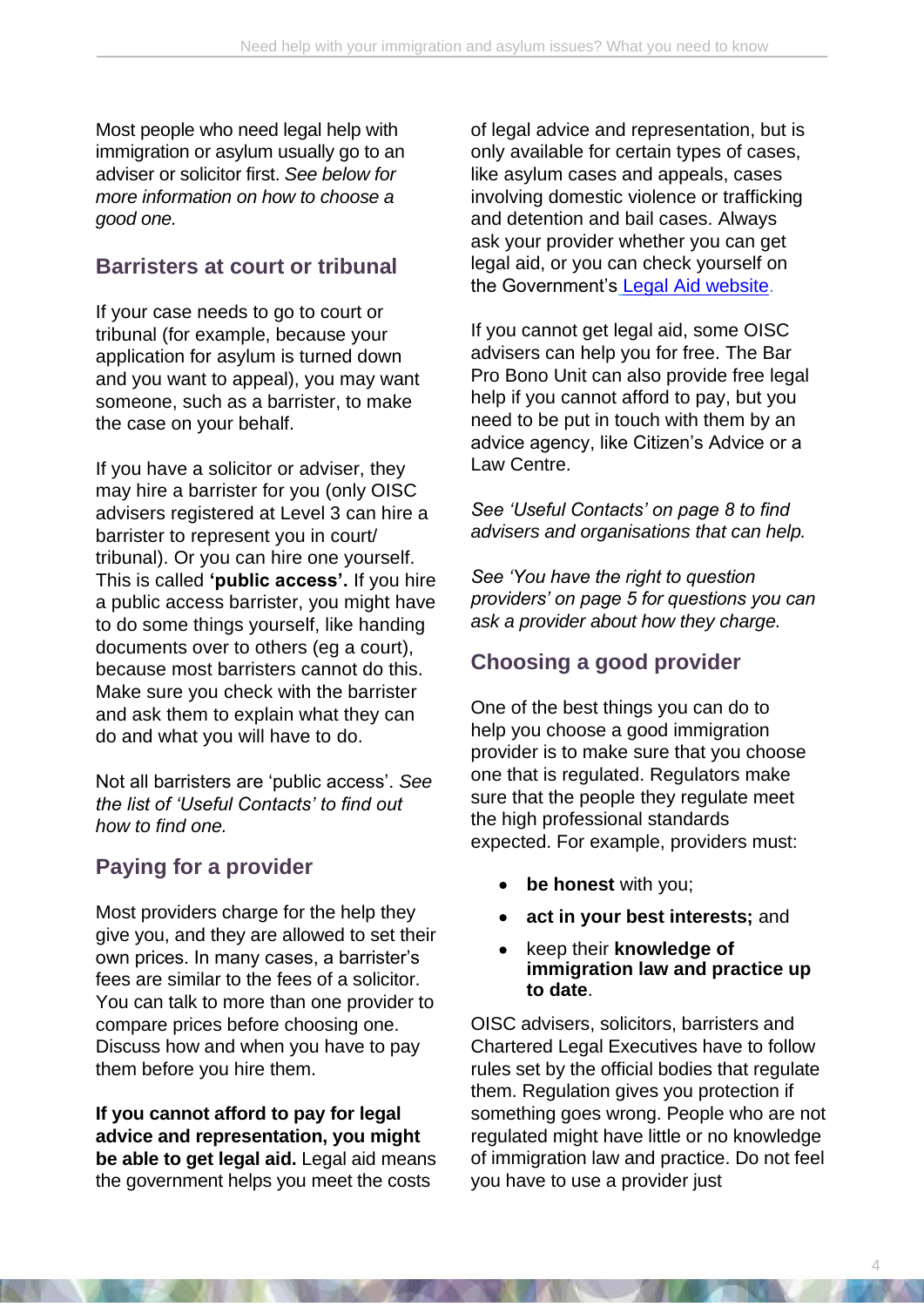because someone you know recommended them. Choose one that is regulated, professional and takes your case seriously.

If you are not sure who the best person is to help, visit an advice agency (an independent organisation funded by charities or government) or talk to a few providers directly to see whether they can help with your issue. Some providers will meet you for free at first, but some might charge you for this, so make sure you check with them.

*See 'Useful Contacts' on page 8 to find a provider.*

#### **You have the right to question providers**

**Ask providers as many questions as you need to** until you fully understand your options, what the payment arrangements are and whatever else you want to know. Make sure you have enough information to decide who the right provider is for you. You could ask:

- **1. Who regulates you?** Your provider must be regulated – by the OISC, CILEx Regulation, the SRA or the BSB.
- **2. Can I get legal aid or other help with the cost of my legal service?**  A good provider will check whether you can get legal aid and discuss this with you. Whether you are paying yourself or getting legal aid should not affect the quality of service you receive. (If you hire a 'public access' barrister, you cannot apply for legal aid).
- **3. How do you charge and how do you cost your service?** Some providers charge an hourly rate for their work, others charge a fixed

fee, for example, for making an application or representing you in court. You can also ask your provider if you can pay in instalments (pay the bill in stages over a period of time) – although not everyone will allow this.

- **0. What will my final bill be? Are there any extra costs?** A good provider will clearly explain how, when and for what you will be charged. You should only pay for the work you agreed. If your provider wants you to pay more, they must show you what it is for. Always ask for receipts for anything you pay them. You have the right to challenge or complain about your bill.
- **1. How often will I hear from you and how will you contact me? How can I contact you?** A good provider will let you know when and how often they will be in contact, and will keep you updated at each stage of your case. But if you have not heard from them for a while, there is no reason to panic – this could just mean that there are no updates on your case.

#### **Starting work with your provider**

You should be open and honest with your provider from the start. To help you properly, they need to know everything that might be relevant to your case. Remember: your provider must keep everything you tell them confidential. Also, ask your provider what documents they need from you. This will help to avoid problems or delays in your case.

When they start working for you, your provider must give you key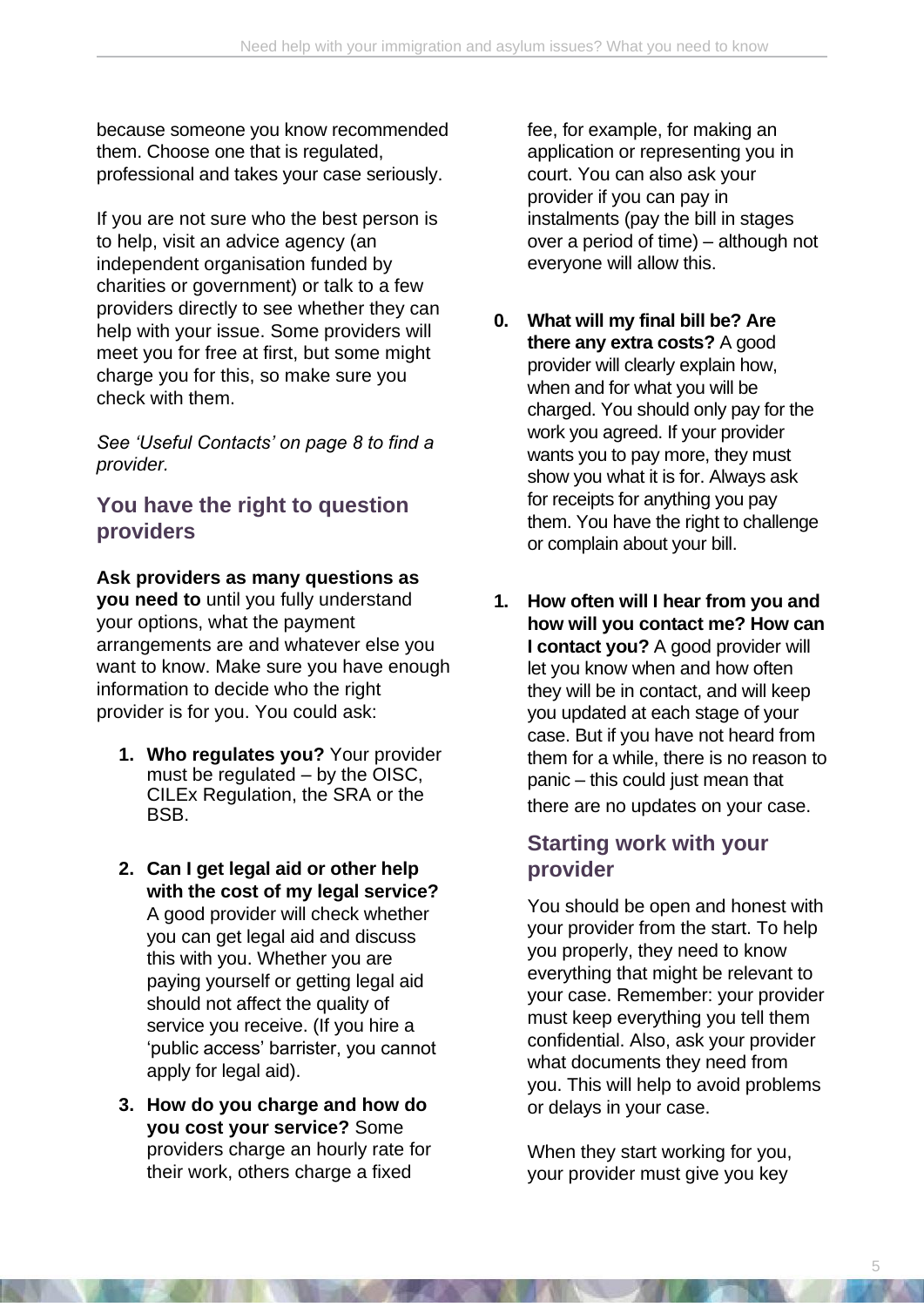information, such as:

- the work they have agreed to do;
- how and when you will have to pay; and
- how to complain if you are not happy with their service.

Often this will be in a letter – barristers and OISC advisers *must* send you a letter, but solicitors might provide this information in another way. You have the right to **ask for copies of all documents relevant to your case**, including the advice they give you (although some might charge you for this).

A **good** provider will also:

Be respectful and understanding

Ask you relevant questions about your case and listen to you

Explain your options and help you to make your own decisions

Help you understand what is happening at each stage and involve you in the process

Explain any decision that has been made, what that means for you and any next steps

Give you copies of letters, documents and applications they have done for you.

Do not believe a provider who says they can influence the outcome of your case or get you special treatment.

#### **What if I am getting a bad service?**

Sometimes it is difficult to know if you are getting a bad service. To help you decide,

ask yourself:

- Is my provider advising and doing what is best for me?
- Is my provider trying to push or convince me into something that does not feel right?
- Am I paying a lot of money when my case does not seem to be progressing?

Good service is not always about price. Many organisations provide good quality advice for free, and just because you pay more does not mean it is better service. If you are unhappy with the service you are getting, you can:

**Complain**. You have the right to complain about any problems with your provider, even if you are getting legal aid. You can complain for a number of reasons, for example if your provider gives you poor advice and/or service, or if they charge you unreasonable fees or for work they have not done.

If you want to complain about a barrister or solicitor, you must:

- Complain directly to them and they have eight weeks to respond to you
- If you do not get a response or are not happy with it, you can then complain to the Legal Ombudsman by visiting their [website](http://www.legalombudsman.org.uk/) or calling 0300 555 0333.

To complain about an OISC adviser, complain to the OISC directly via their [website](https://www.gov.uk/find-an-immigration-adviser/complain-about-an-adviser) or by calling 0345 000 0046.

If you find out about someone giving advice who is not regulated, you can also report them to the OISC.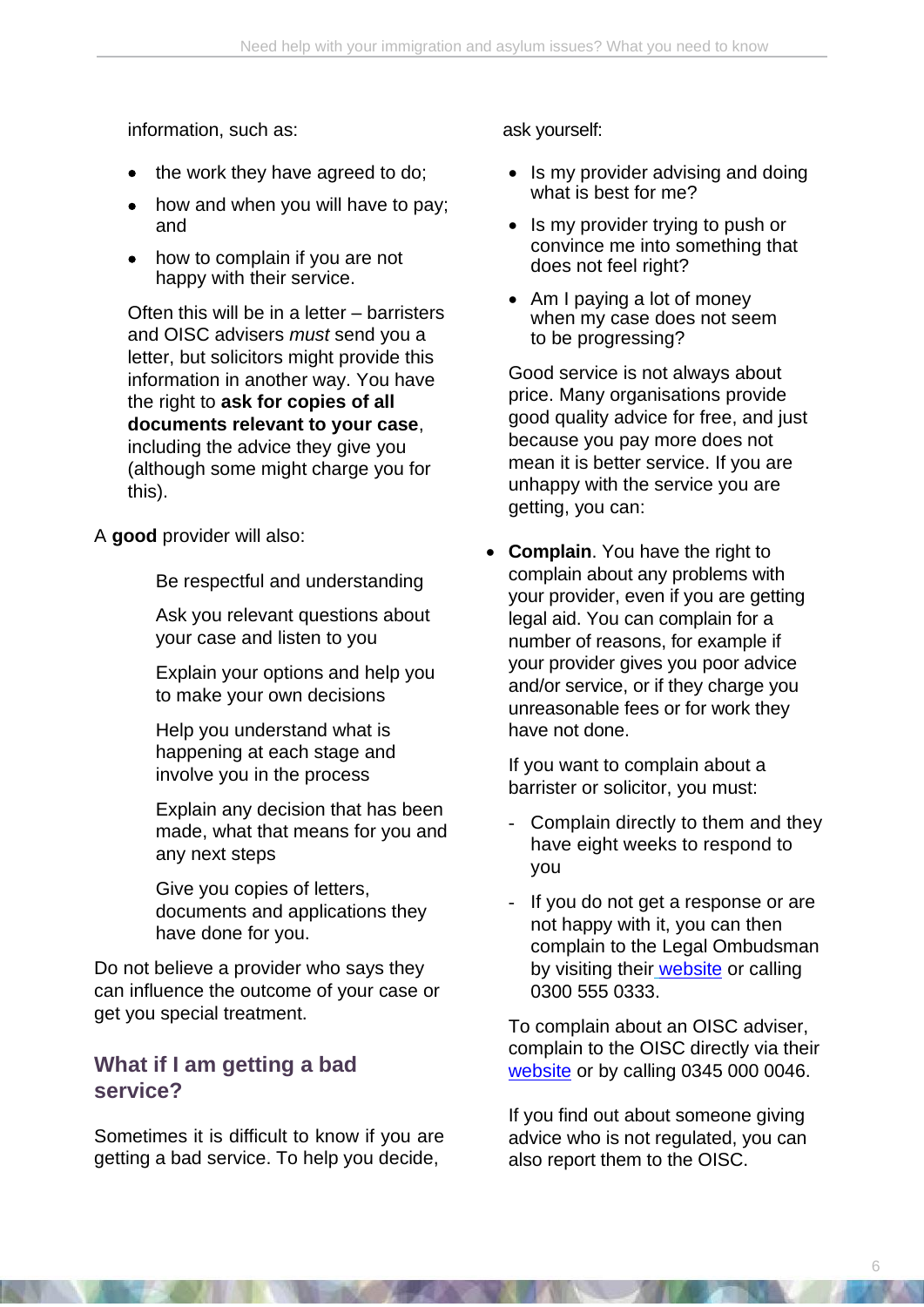**Change your provider.** You have the right to change provider if you want to, although this might involve extra cost and time because a new provider must be hired and needs to learn about your case. You may also have to pay your provider for the work they have already done before they release your documents to your new provider.

If you are receiving legal aid but want to change your provider, you may have to make a formal complaint about your current provider in order to switch to a new provider. Certain types of cases require this – but not all. Check this with your provider when you hire them.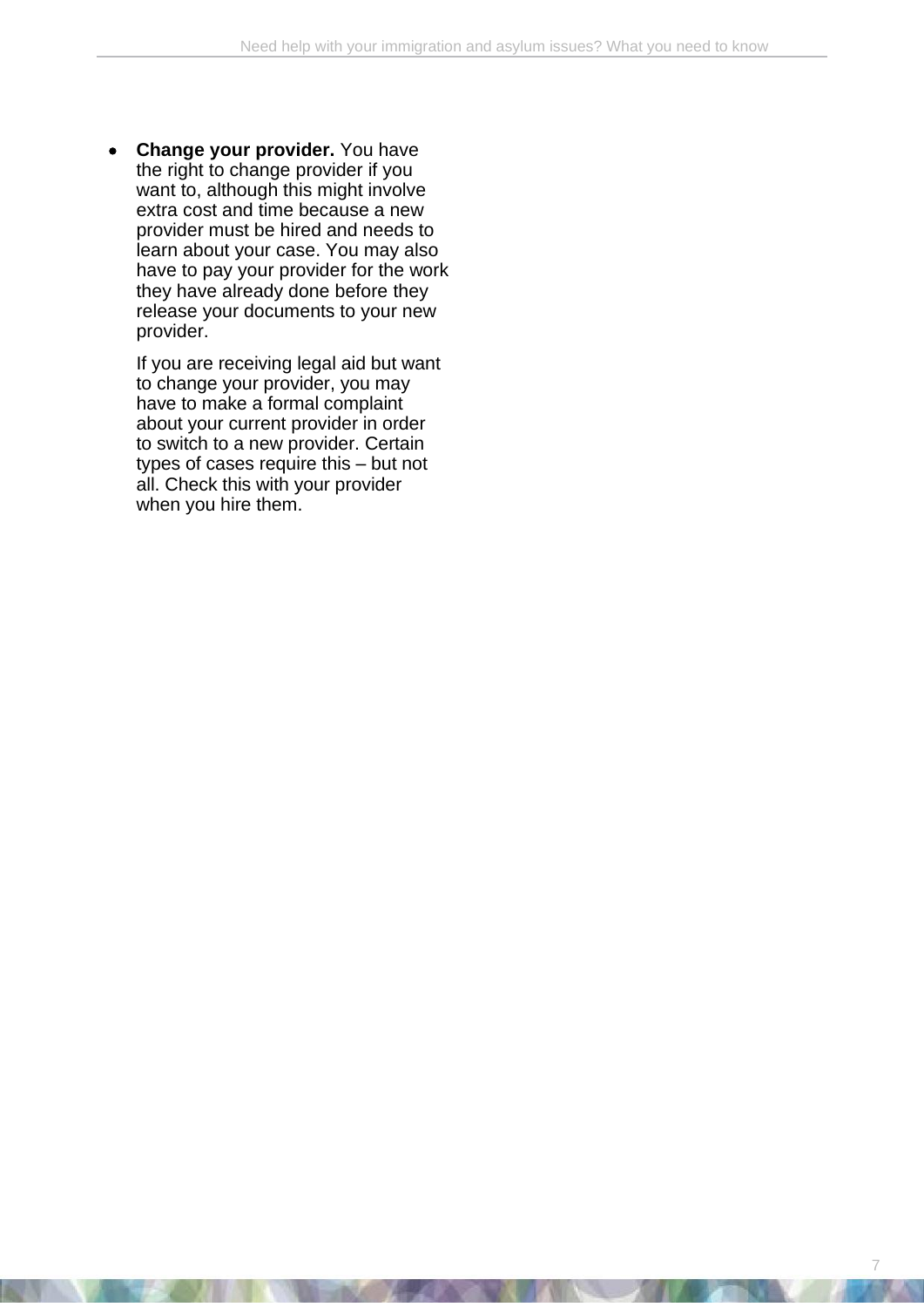# **Useful Contacts**

#### *Finding a legal services provider*

Bar Council's Bar Directory: Search directory of practising barristers by region and specialism.

[CILEx Regulation's Authorised Practitioners Directory:](https://crlportal.cilexgroup.org.uk/CRL-Directory) Search the directory of individuals authorised by CILEx Regulation to carry out legal work in England and Wales.

[CILEX Authorised Entity Directory:](https://cilexregulation.org.uk/wp-content/uploads/2020/03/CILEx-Authorised-Entity-Directory-6-july-2020.pdf) can be searched to find details of firms authorised by us to carry out immigration and other legal work in England and Wales.

[Office of the Immigration Services Commissioner \(OISC\):](http://home.oisc.gov.uk/adviser_finder/finder.aspx) Adviser finder – search OISC advisers regulated by region, specialism and organisation/adviser.

[Public Access Portal:](http://www.directaccessportal.co.uk/) Search directory of public access barristers by region, specialism and seniority.

[The Law Society's Find a Solicitor:](http://solicitors.lawsociety.org.uk/) Search directory of solicitors by region and specialism.

#### *Advice and Helplines*

[Asylum Aid:](http://www.asylumaid.org.uk/) Provides legal advice and representation. Advice Line: 020 7354 9264.

[Asylum Support Appeals Project \(ASAP\):](http://www.asaproject.org/) Supporting asylum seekers to appeal, free legal representation and advice. Advice Line: 020 3716 0283.

[Bail for Immigration Detainees \(BiD\):](http://www.biduk.org/) Provides legal advice, information and support to immigration detainees. Helpline for detainees: 020 7456 9750.

[Bar Pro Bono Unit:](https://barprobono.org.uk/) Free advice and advocacy on legal matters (applications based). Contact: 020 7092 3960.

[Citizen's Advice:](https://www.citizensadvice.org.uk/) Free, independent and impartial advice on a range of issues and rights. Advice Line: 03444 111 444 (England); 03444 77 20 20 (Wales).

[Coram Children's Legal Centre:](http://www.childrenslegalcentre.com/index.php?page=home) Free legal information, advice and representation to children, young people, their families, carers and professionals. Advice Line: 0207 636 8505.

[Joint Council for the Welfare of Immigrants:](https://www.jcwi.org.uk/) Legal advice and representation. An advice line for irregular or undocumented migrants in London. Advice Line: 020 7553 7470.

[Law Centres:](http://www.lawcentres.org.uk/i-am-looking-for-advice) Provide legal advice and representation to disadvantaged people. To find your local Law Centre click on the link or ring the Law Centres Network on 020 3637 1330.

8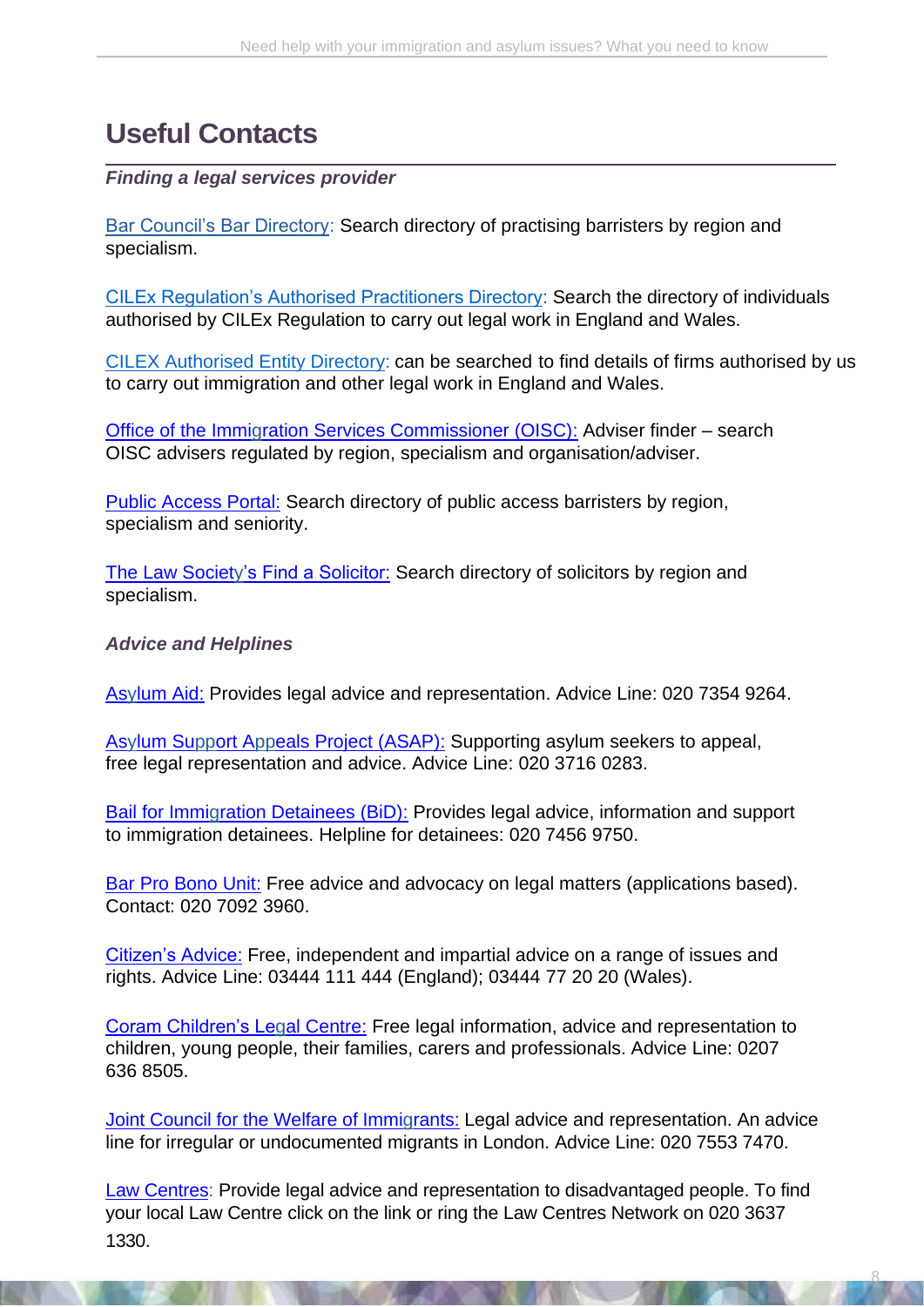[Migrant Help UK:](http://www.migranthelpuk.org/) Advice, guidance and support for vulnerable migrants, including those who have been trafficked. An advice line for people claiming asylum. Advice Line: 0808 8000 630.

[National Domestic Violence Helpline:](http://www.nationaldomesticviolencehelpline.org.uk/) A 24-hour free helpline for women experiencing domestic violence, their family, friends, colleagues and others. Helpline: 0808 2000 247.

[Rethink Mental Illness:](https://www.rethink.org/) Advice, support and advocacy for people with mental health problems and access to justice issues. Advice and Information Service: 0300 5000 927.

[Rights of Women:](http://rightsofwomen.org.uk/) Charity helping women with legal issues, including asylum and immigration, trafficking, the rights of Europeans and their families; advice line. Immigration and Asylum Law Advice Line: 020 7490 7689.

[Stop Hate UK:](http://www.stophateuk.org/) Information and support for victims of discrimination and hate crimes. Helpline: 0800 138 1625.

[The Salvation Army:](https://www.salvationarmy.org.uk/human-trafficking) Support for adult female and male victims of human trafficking. Helpline: 0300 3038151.

[UK Lesbian and Gay Immigration Group:](http://uklgig.org.uk/) Supports LGBT asylum seekers and those wishing to immigrate here to be with their same-sex partner. Helpline: 020 7922 7811.

[Victim Support:](https://www.victimsupport.org.uk/) Supports vulnerable witnesses. Support Line: 0808 1689 111.

*Complaining about a legal provider*

[Legal Ombudsman:](http://www.legalombudsman.org.uk/) To complain about a solicitor or barrister.

[Office of the Immigration Services Commissioner \(OISC\):](http://home.oisc.gov.uk/adviser_finder/finder.aspx) To complain about an individual or organisation.

*There are a number of local charities and organisations that you could also access for help. You should look what is available locally, either online or by asking the local authority or Citizens'Advice. Many of these organisations have limited resources, which means they cannot help everyone who contacts them.*